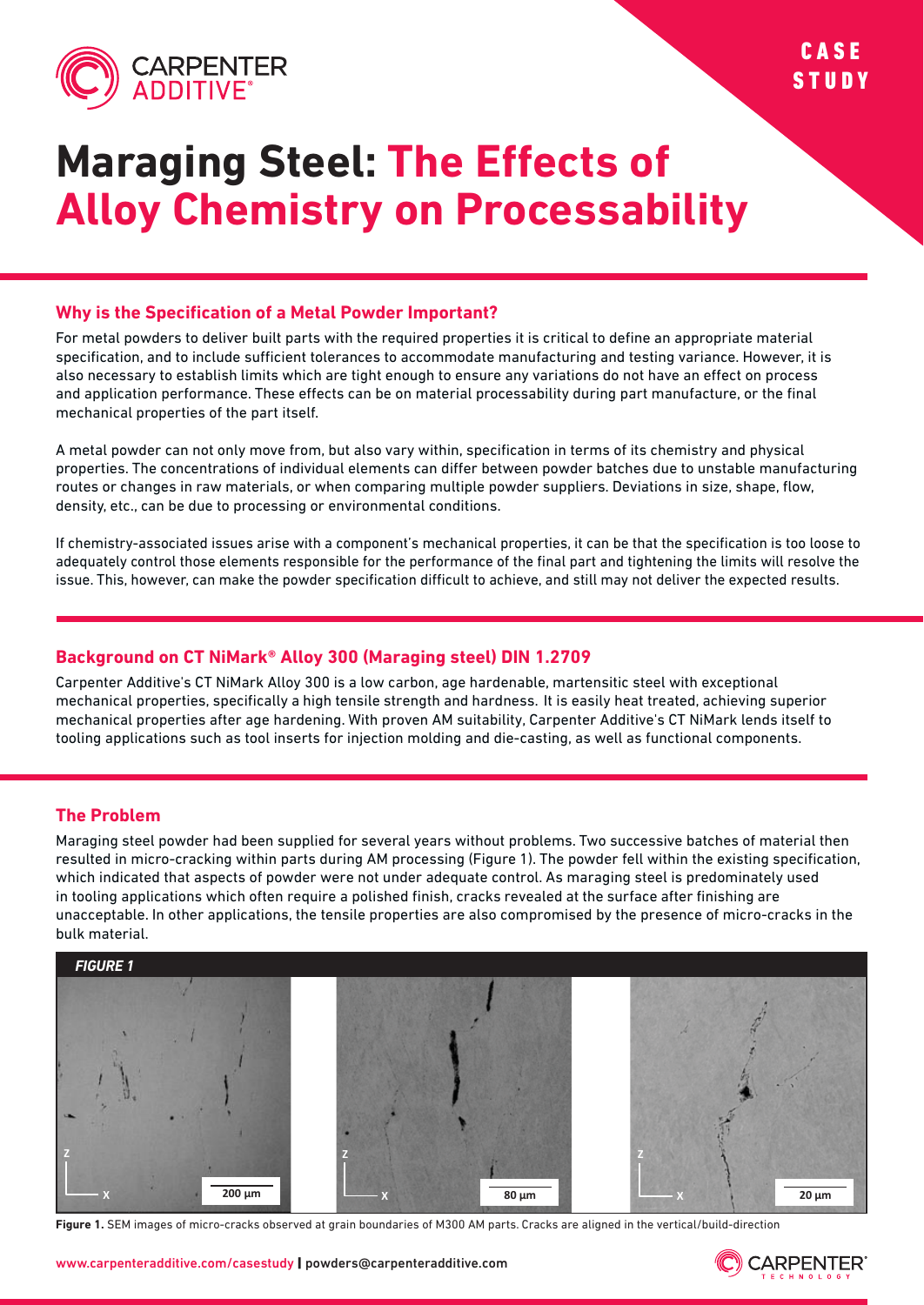

# **Maraging Steel: The Effects of Alloy Chemistry on Processability**



**Figure 2.** Relative levels of key residual elements across 23 powder batches

#### **The Solution**

Carpenter Additive's applications team observed vertical micro-cracking at grain boundaries. With their wealth of experience in metal powders for additive manufacturing, they recognized this as indicative of a material issue rather than a process induced defect, and their investigation focused on the alloy chemistry. The residual elements of Silicon (Si), Manganese (Mn) and Boron (B) showed a variance in the problem batches, but boron proved to be the outlier. Whilst still within the levels of the specification, it was significantly higher than the previous, problem-free batches.

The limits of the three residual elements were tightened sufficiently to ensure the powder delivered the required results. This has resulted in no recurrence of the micro-cracking in subsequent maraging steel powder batches.

#### **The Investigation**

Twenty-three historical powder batches were scrutinized for deviations of their alloy composition (Figure 2). Batches 18 and 19 were those which resulted in cracking in AM parts. Mn and Si were first noted as residual elements (elements which may not be deliberately added to the alloy but are present in raw materials, or those which are only controlled to an upper limit) which varied significantly within the specification. There were example batches to suggest that in isolation these elements are not responsible for the defects. Batch 19 (which cracks) has relatively low Mn compared to Batch 18; Batch 20 (which has processed successfully) has high Si. The effect of the combination of Si+Mn does place Batches 18 and 19 as outliers, albeit marginally. Boron was the stand-out element which was significantly different compared to all other successful batches, being 4-5 times higher.